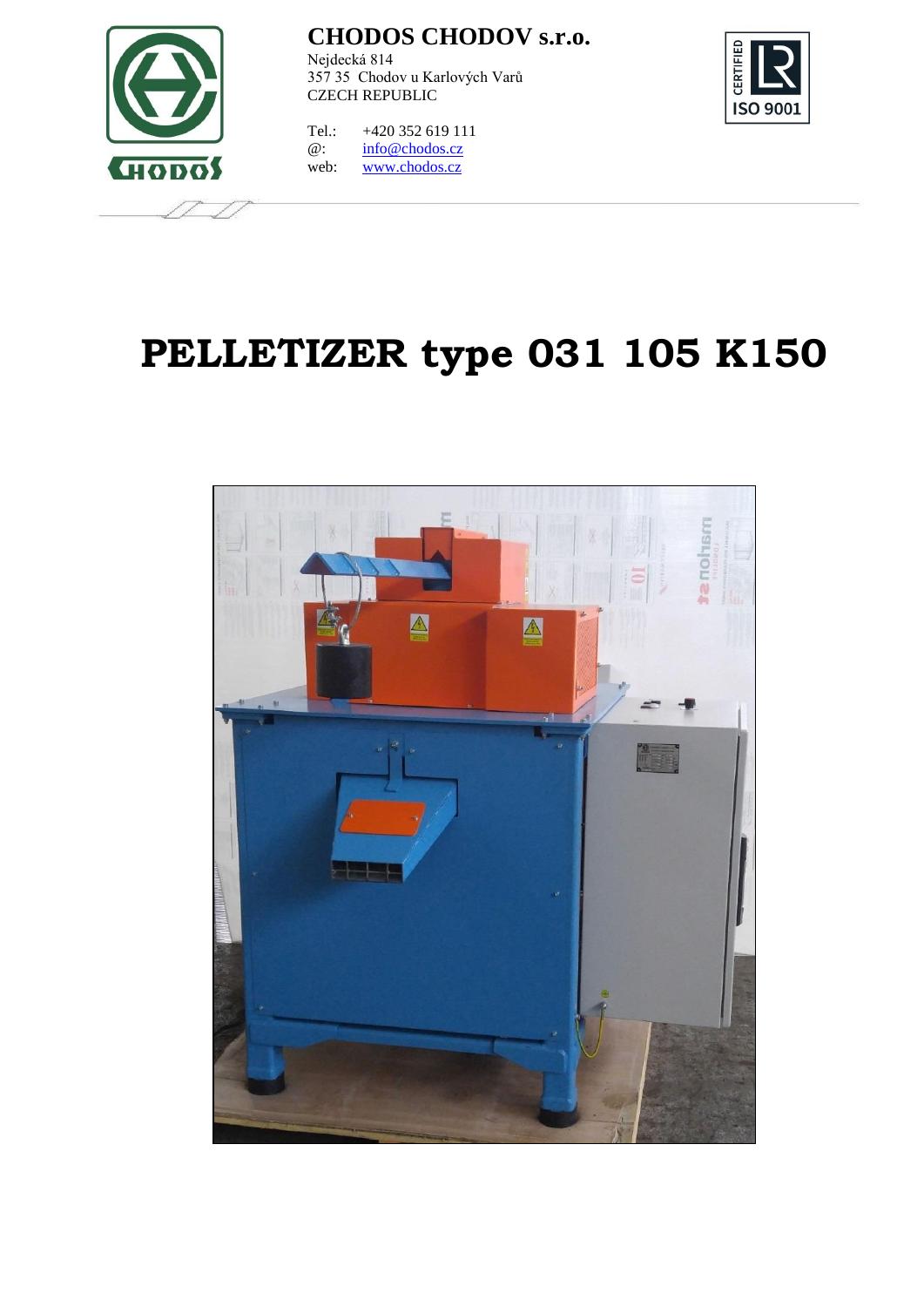

Nejdecká 814 357 35 Chodov u Karlových Varů CZECH REPUBLIC

Tel.: +420 352 619 111 @: [info@chodos.cz](mailto:info@chodos.cz) web: [www.chodos.cz](http://www.chodos.cz/)



## **DRAW-OFF AND STRING CUTTER DRIVE**



## **MACHINE DESCRIPTION / PURPOSE**

- $\triangleright$  The pelletizer is designed for granulation of strings from polyolephins and heat-shaped plastics produced by extrusion method.
- $\triangleright$  The pelletizer drive is secured by a motor with gearbox and a frequency convertor.
- $\triangleright$  The frame consists of a welded structure with attached feet equipped with silent blocks.
- $\triangleright$  The internal part of the frame serves to positioning of drive on an independent frame with the possibility to tighten V-belts.
- $\triangleright$  In the upper part of the frame, there is an auxiliary frame of rotor is attached.
- $\triangleright$  The height of cutting knife may be adjusted. For multiple usage, the knife may be rotated, depending on its wear.
- $\triangleright$  The construction of knife attachment enables to take up the clearance between the cutter and knife.
- $\triangleright$  The pressure may be adjusted by positioning of weight on the frame arm of pressure roller.
- $\triangleright$  The pellet discharging hopper is equipped with an opening for easy cleaning.
- $\triangleright$  The cutter drive shaft as well as the cutter may be pulled out from one side after disassembling some parts
- $\triangleright$  The covers ensure safety during the pelletizer operation.
- $\triangleright$  The pelletizer is designed for work on a production line. It must not work independently.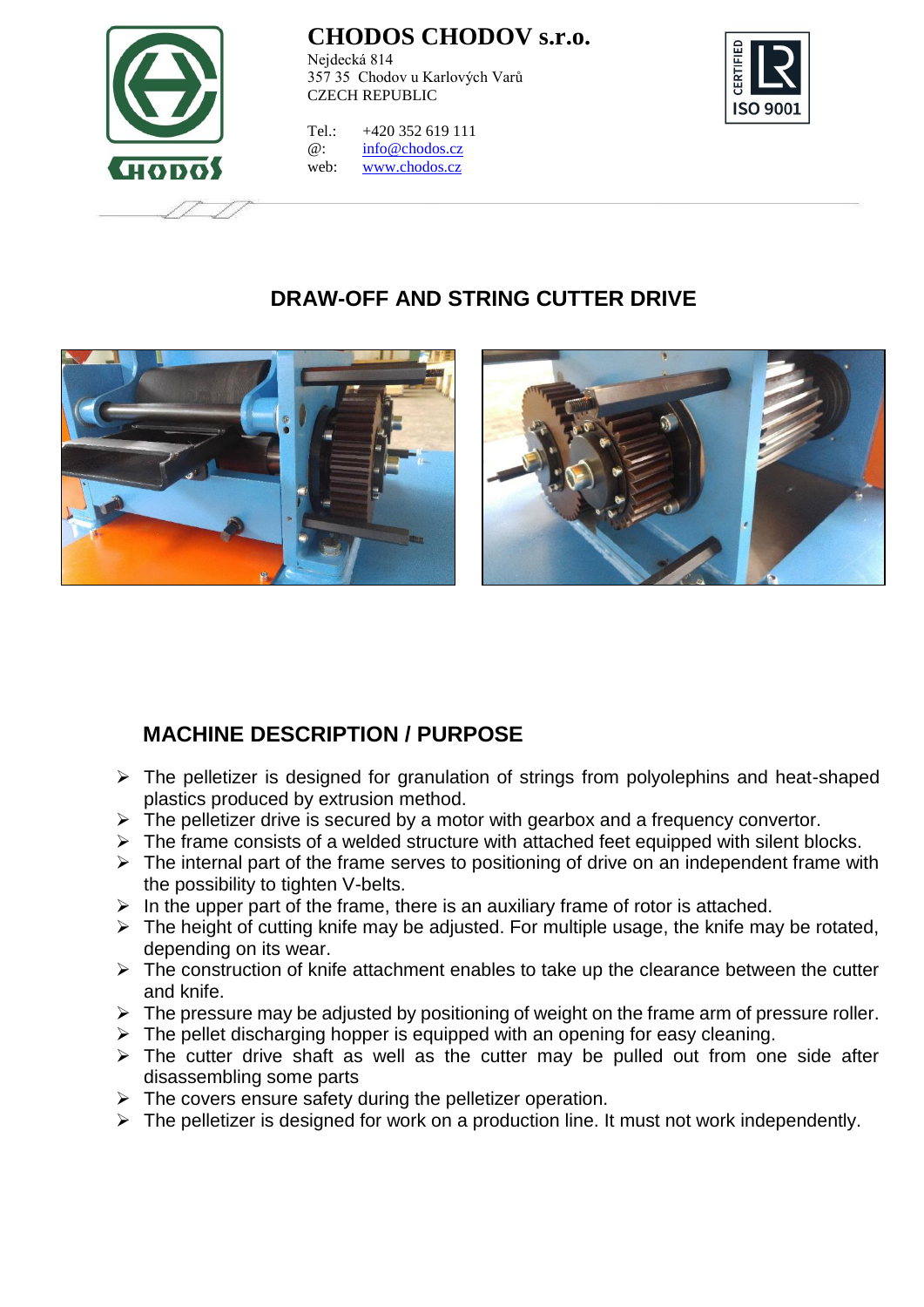

Nejdecká 814 357 35 Chodov u Karlových Varů CZECH REPUBLIC



Tel.: +420 352 619 111 @: [info@chodos.cz](mailto:info@chodos.cz) web: [www.chodos.cz](http://www.chodos.cz/)

- **DRIVE**
	- FRONT GEAR MOTOR RX87 DRN160M4/TF/V
	- output torque 220 Nm (there is a slight reduction in maximum speed)
	- output revolutions ranging from 90 to 1750 rev/min
	- motor power 11 kW
	- weight 160 kg
	- easy handling thanks to a small weight and small dimensions

#### **FRAME**

- welded construction
- attached feet are equipped with silent blocks
- the internal part of the frame serves to positioning of drive on an independent frame with the possibility to tighten V-belts
- the cutter frame attached from upwards
- adjustable height of knife, possibility to rotate with the knife for multiple usage
- clearance taken up between cutter and knife
- pressure may be adjusted by positioning of weight on the frame arm of pressure roller
- the pellet discharging hopper is equipped with an opening for easy cleaning
- the covers ensure safety during the pelletizer operation
- the cutter drive shaft as well as the cutter may be pulled out from one side after disassembling some parts

#### **CUTTER**

- documentation of CHODOS draw. No. DA007ML
- material 19436; X210Cr12
- surface of teeth hardened

#### **WIRING**

- wiring box
- FREQUENCY CONVERTOR MOVITRAC MCLTPB0185-5A3-4-10
- speed POTENCIOMETER EP 101 10K OHM
- safety relays, emergency switch, signaling and control push buttons
- main circuit breaker, fuses, terminals